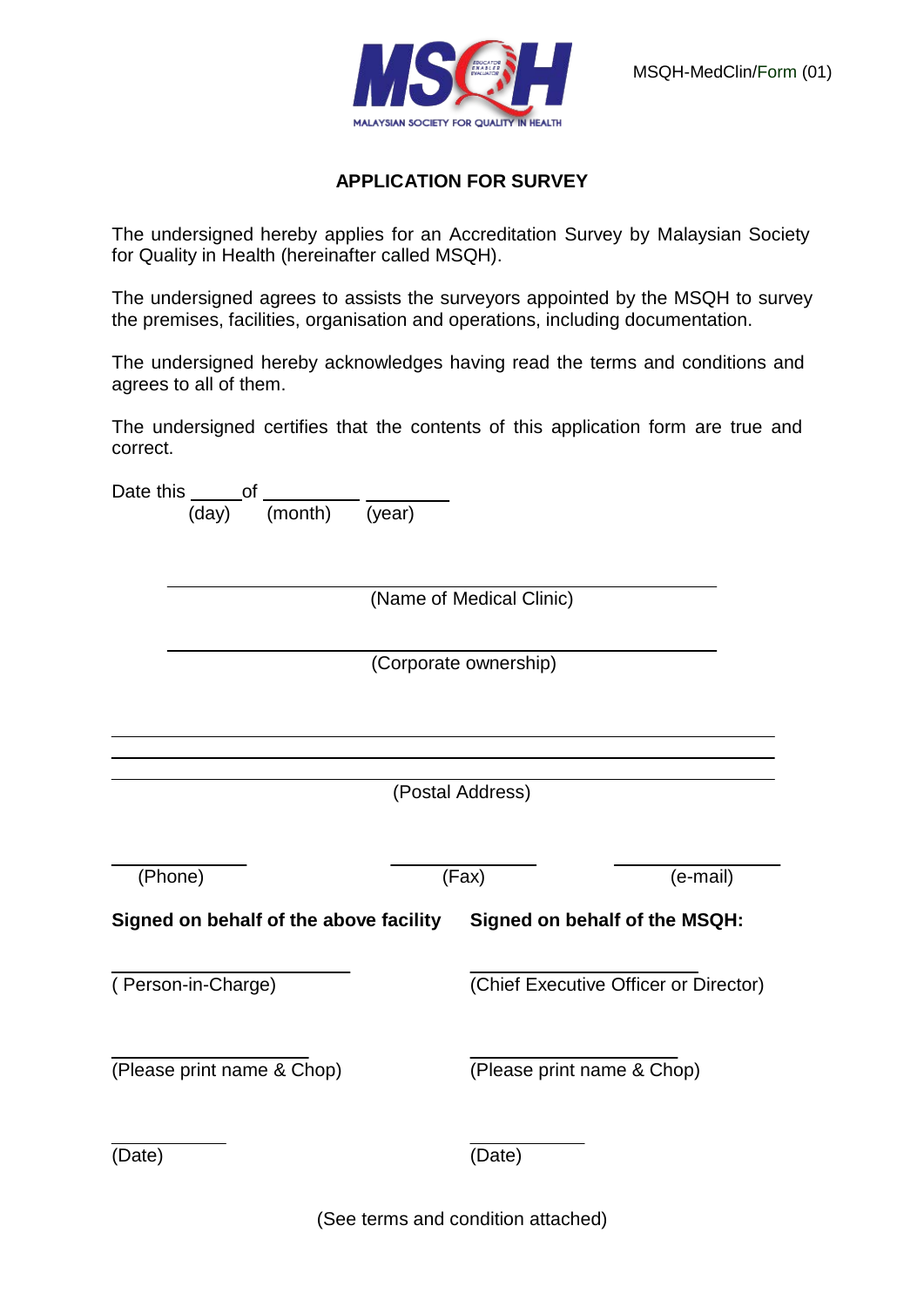## **ACCREDITATION SURVEY APPLICATION TERMS AND CONDITIONS**

- 1. The MSQH shall give consideration to the report of the surveyors following such survey and shall by such method as they shall determine, and in consideration of such knowledge concerning the medical clinic/facility, determine the Accreditation status of that medical clinic/facility;
- 2. The MSQH shall have power to issue Certificate of Accreditation setting out the Accreditation status of the medical clinic/facility;
- 3. Certificates of Accreditation shall be valid for four years or for such other duration as the MSQH shall determine;
- 4. Certificates of Accreditation issued by the MSQH shall be and remain the property of the MSQH and shall be held by a medical clinic/facility at the pleasure of the MSQH and shall be recallable by the MSQH for non-compliance with standards or for any cause as determined by the MSQH and when the MSQH by the signature of its officers recalls a certificate, the medical clinic/facility shall be bound to surrender it;
- 5. Any medical clinic/facility shall have the right to request a review of an Accreditation ruling made by the MSQH with respect to that medical clinic/facility provided that the appeal is based upon evidence of incomplete or inaccurate information available to the MSQH at the time the Accreditation status of the medical clinic/facility was decided;
- 6. An intention to seek a request for review made by a medical clinic/facility shall be considered valid if it is lodged in writing and addressed to the Secretary of the MSQH within thirty (30) days of notification to the medical clinic/facility of the Accreditation status by the MSQH. Supporting documentation must be lodged within a further thirty (30) days. If this does not occur the appeal will lapse. An appeal fee is to be paid when lodging the appeal notification.
- 7. MSQH shall have sole discretion to determine the method of hearing any review;
- 8. Any costs of the review process shall be borne by the appellant medical clinic/facility;
- 9. Decision of the review committee shall be final;
- 10. Neither the MSQH nor any member, officer or employee of the MSQH nor any person acting on behalf of the MSQH shall be liable in respect of any loss or damage suffered by the applicant medical clinic/facility as a result of an act or thing done or said or reported pursuant to an application of an Accreditation survey. The loss or damage referred to shall mean, and include without limiting the foregoing, loss or damage caused by the negligence or willful act or default of the MSQH whether or not such loss or damage is foreseeable or contemplated by the MSQH;
- 11. Should the ownership of the facility/organisation changes during the period of accreditation, the MSQH must be informed.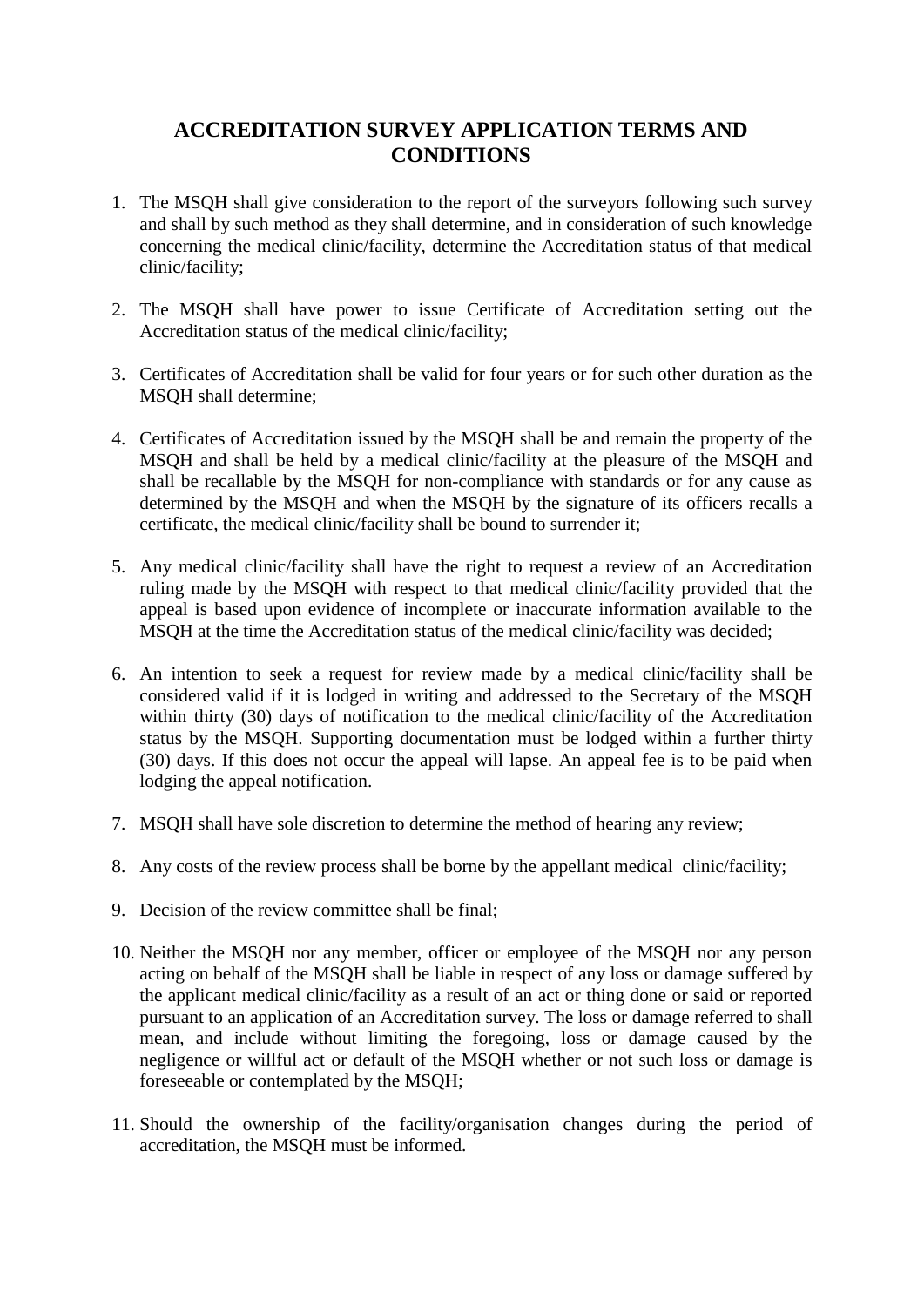MSQH-MedClin/Form(26)

## **DETAILS OF FACILITY REQUESTING MSQH SURVEY**

Please complete the following details so that the MSQH may better assess the composition of the survey team and the length of survey required:

The clinic/facility opened in the year ................. *Should there be any changes prior to the survey, contact the MSQH as soon as possible.* 

The clinic/facility has/has not been surveyed previously (Date)

Please tick (x) in the table below to indicate Services or Functions available:

| <b>Services</b>                            |  |
|--------------------------------------------|--|
| <b>Radiology Service</b>                   |  |
| <b>Lab Services</b>                        |  |
| <b>Pharmacy Service</b>                    |  |
|                                            |  |
| <b>Anaesthetic Services</b>                |  |
| Day Surgery Services                       |  |
| <b>Allied Health Professional Services</b> |  |
|                                            |  |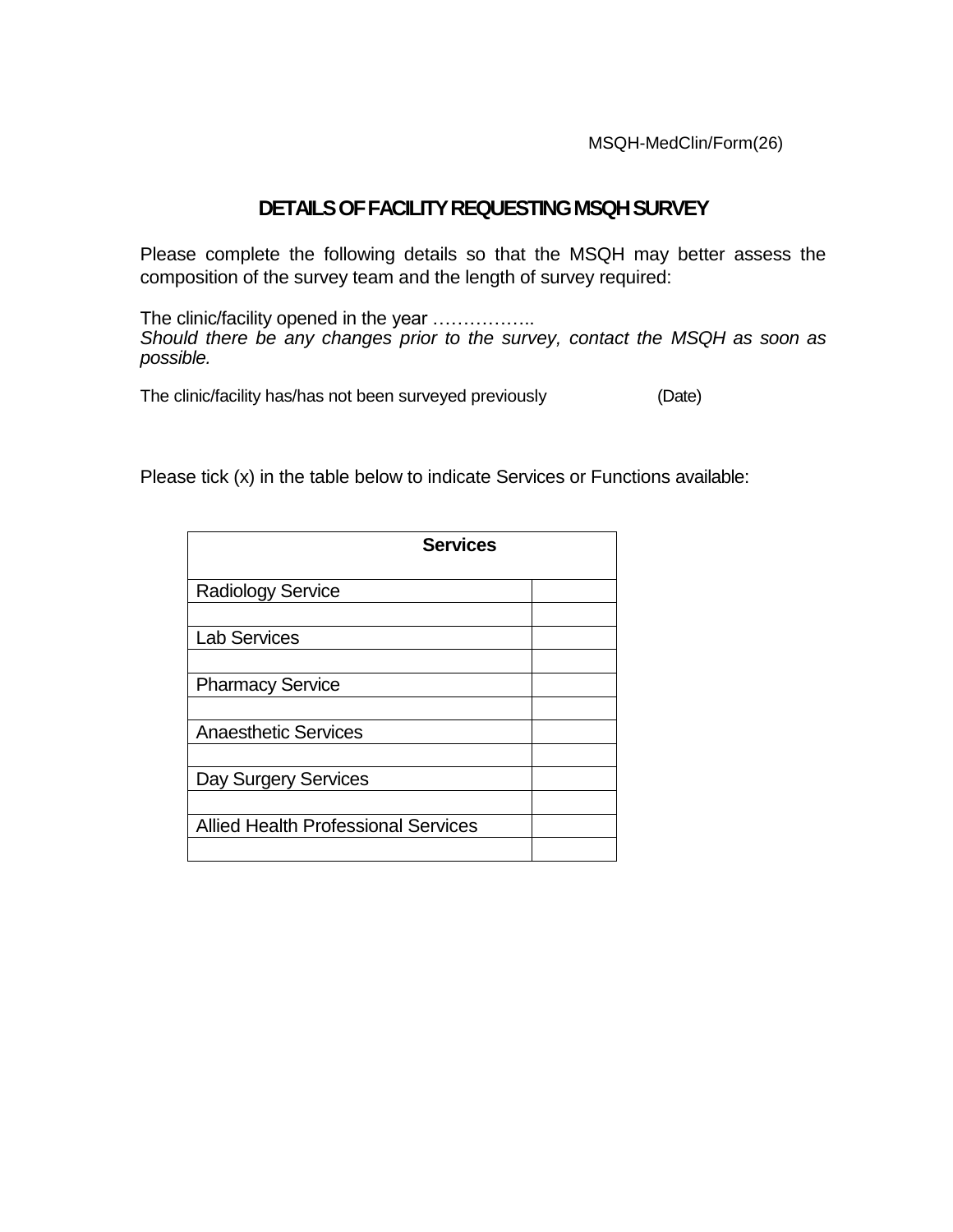Please provide details of major changes in roles, extra services etc since the last survey.

Does the clinic/facility have any subsidiary units under its current management structure? If so, please detail the name, type of each unit and distance from the main facility.

Community/outreach services: number of units, full description and distance from main facility